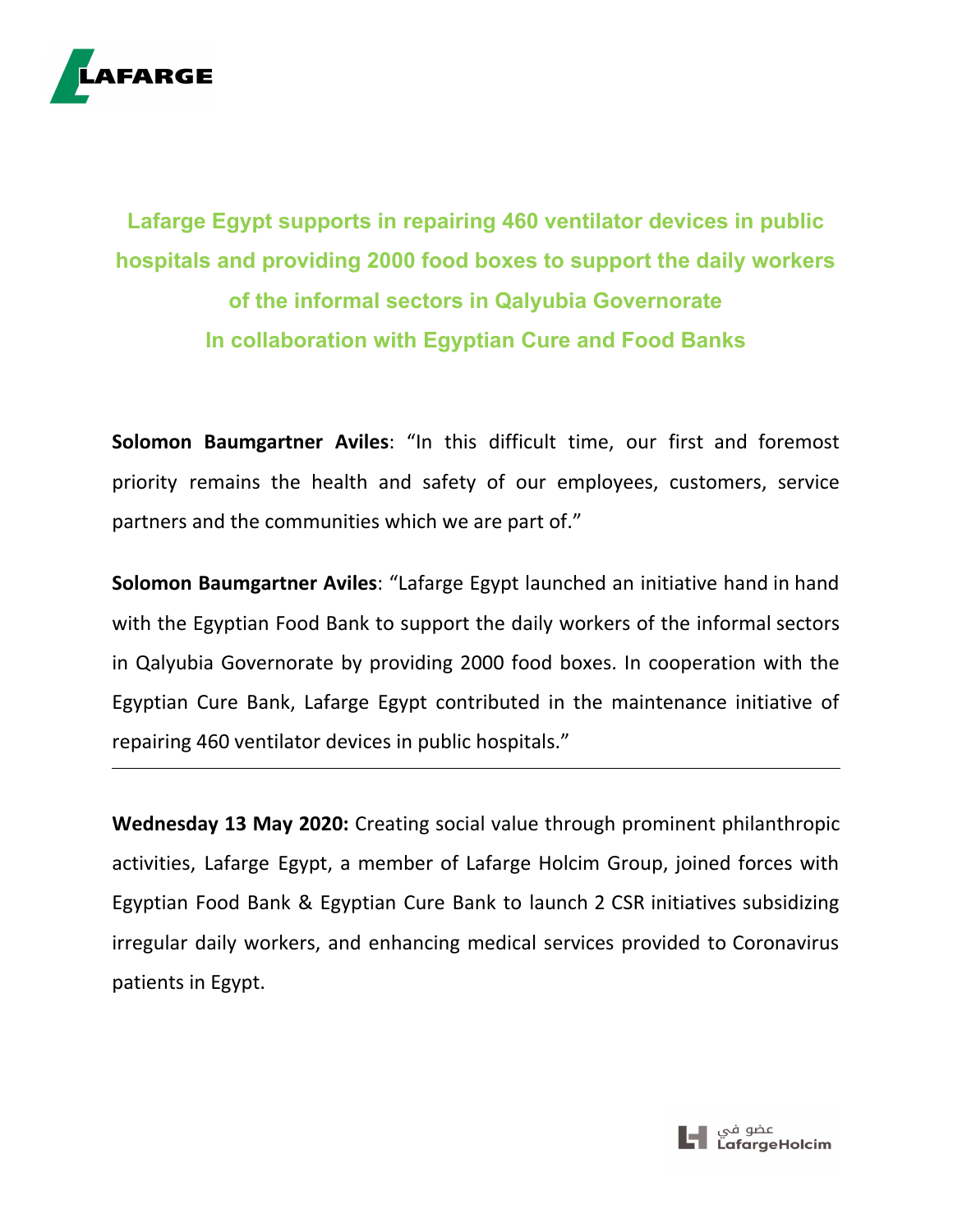

Mr. Solomon Baumgartner Aviles, CEO of Lafarge Egypt reiterates: "In this unsettling time, our first and foremost priority remains the health and safety of our employees, customers, service partners and the communities we form a part of. We want to ensure that we are complying with all government directives to help stop the spread of the virus, ease the suffering and bring about an end to it as quickly as possible. Our responsibility and sustainability approach uses our presence and resources in Egypt to provide solutions toward addressing social, environmental and stakeholder challenges, with one clear goal: to create shared value with society." Aviles added: "Within this framework, Lafarge Egypt launched two corporate social responsibility programs. The first with the Egyptian Cure Bank, where Lafarge Egypt contributed in supporting irregular daily workers of the informal sectors by providing 2000 food boxes for temporary worker's families in Qalyubia Governorate. The second with the Egyptian Cure Bank, meeting the increasing demand on medical ventilators in the light of global shortage by the reckon, maintenance & modernization of 460 ventilator devices in public hospitals."

The President of the Food Banking Regional Network & the CEO of the Egyptian Cure Bank, Dr. Moez El Shohdi, declared: "At the Egyptian Food Bank & throughout the past decade, we are accustomed to Lafarge Egypt's unceasing humanitarian contribution. It all started in 2010, when a strategic partnership strongly bonded both entities collaborating to extend a helping hand to the underprivileged students with proper nutritional diets, where Lafarge has generously shipped in to support a school feeding program launched then. Today, we are leveraging on what we've started long ago by supporting irregular daily